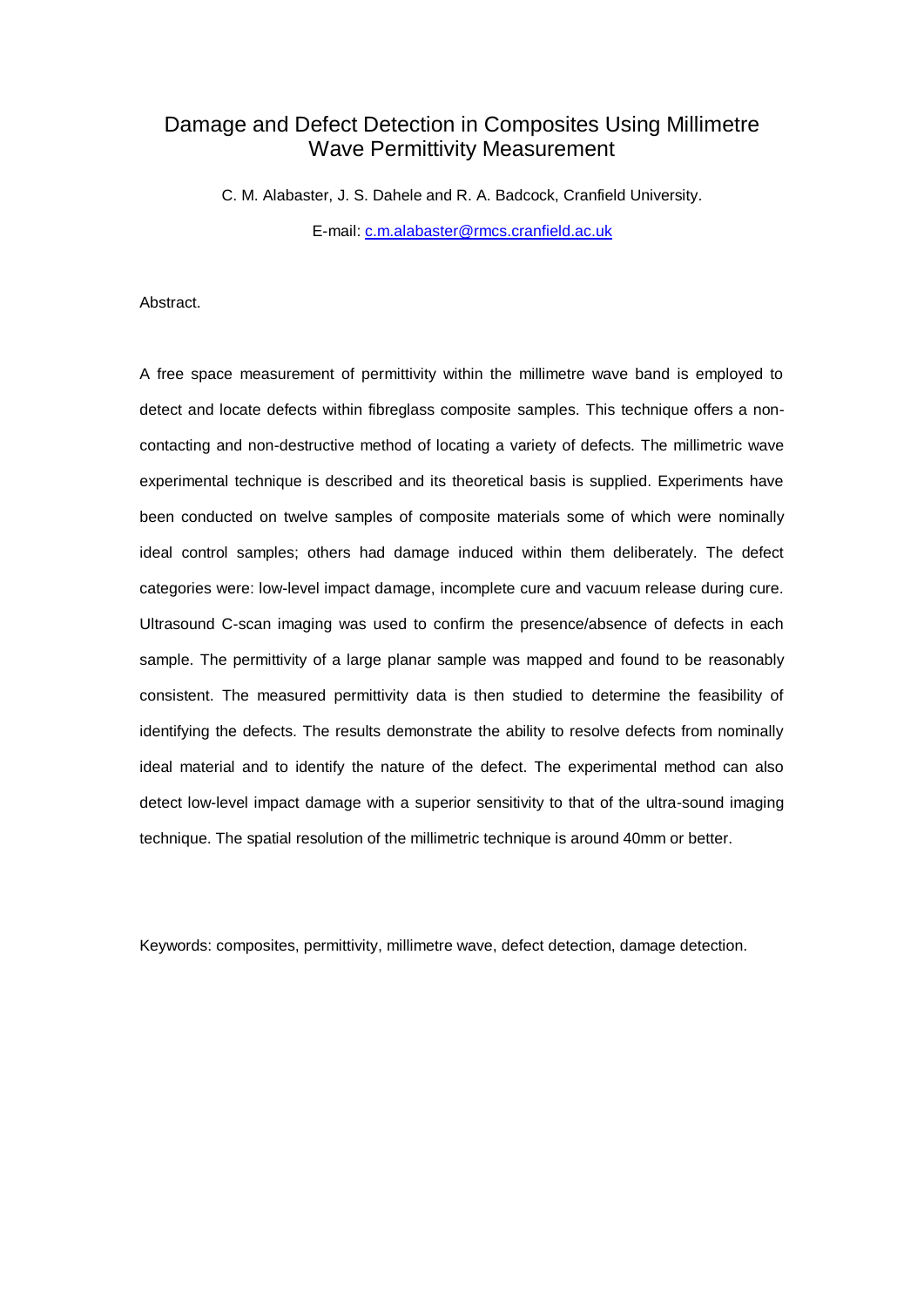#### I **INTRODUCTION**

Radio frequency (RF) measurements offer the potential to determine the structural integrity of composite materials in a non-destructive, non-contacting manner. Defects such as delaminations, voids, matrix cracks and improper cure result in changes in the dielectric properties of the composite <sup>[1]</sup>. The presence of such defects may be determined via a measurement of dielectric properties, such as permittivity, or by the absorption, scattering and reflections of an electromagnetic (EM) signal, propagating in the medium, which is incident on a discontinuity resulting from the defect. Ideally, one would desire a diagnostic tool which is non-contacting and capable of achieving a spatial resolution in the order of the likely defect dimensions. The non-contacting requirement dictates a free-space RF based measurement and the requirement for fine resolution dictates the use of millimetre wave (MMW) frequencies (30GHz to 300GHz). The use of MMW in this role was discussed by Gopalsami, Bakhtiari et al  $[1]$   $[2]$  in which a 75 to 110GHz imaging system was developed and employed to detect subsurface voids and disbonds in Kevlar/epoxy composite samples. Millimetric measurements also offer a high contrast between defective and nominally ideal material.

This paper describes some experimental work to determine the feasibility of a free-space measurement of permittivity in the 90GHz to 100GHz band to detect and locate a variety of defects in planar fibreglass composite samples. Several composite samples were manufactured; some being kept as control samples having no defects and others having damage induced within them. The defect categories were: low-level impact damage, incomplete curing and vacuum release during the curing cycle. Additionally, a large sheet of composite sample was manufactured and the spatial variation in its permittivity was mapped. This sample was subsequently subjected to a low-level impact damage and then re-examined using the MMW technique in order to judge the spatial resolution to which the defect can be resolved. The structural integrity of all composite samples has been determined using a Physical Acoustics UltraPAC II ultra-sound imaging C-scan with a 5 MHz probe to enable a comparison between the MMW measurements and the severity and extent of defects.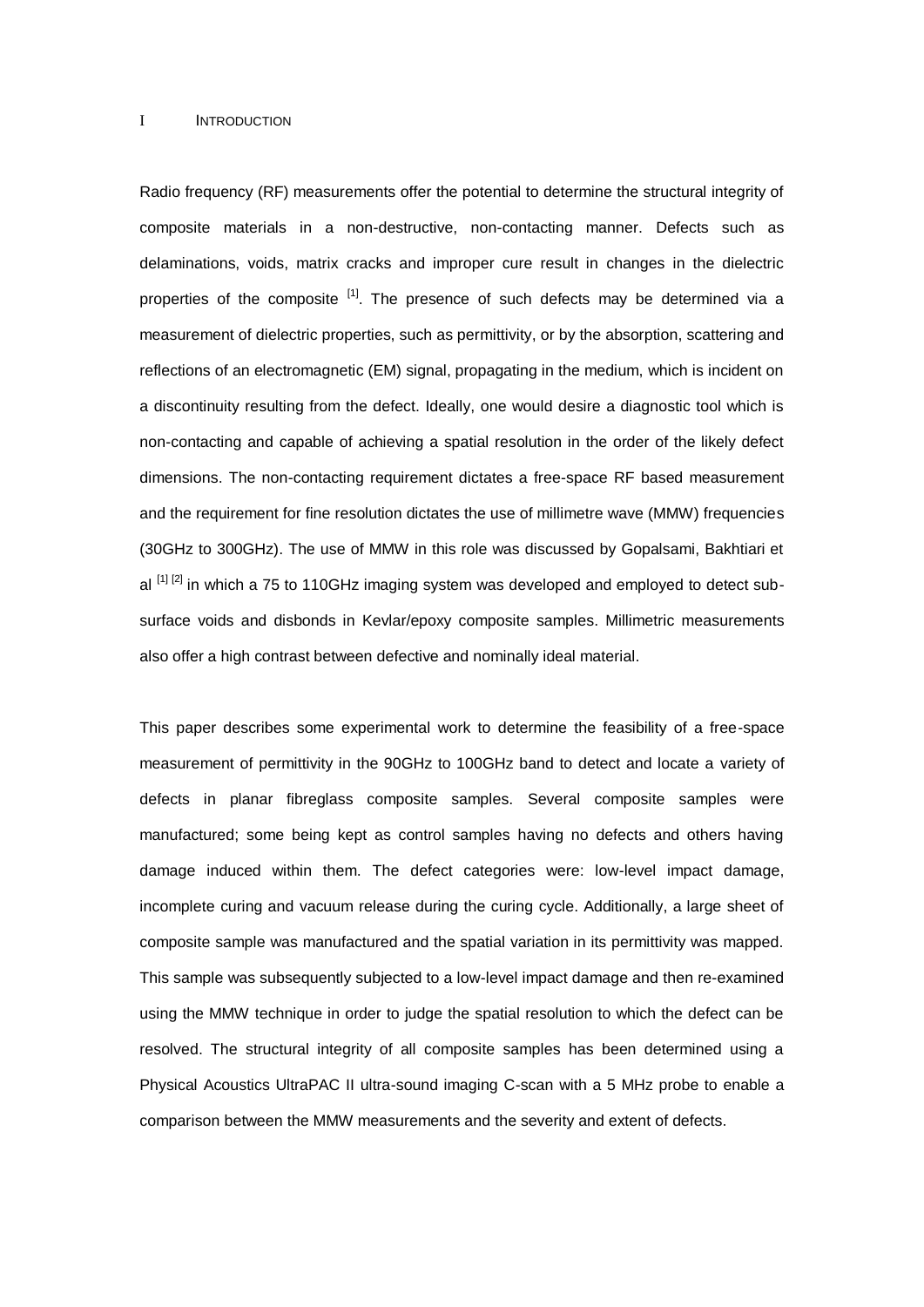Section (II) describes the theory which underpins the measurement method. In section (III) the experimental set up and calibration method are described and details are given of the method of processing the measured data in order to determine the sample permittivity. This section also describes the sample preparation, defects and ultra-sound testing. The results of the MMW permittivity measurements and ultra-sound images are given in section (IV). Finally, section (V) draws some conclusions, chief amongst which are that there are resolvable differences in the permittivity between nominally ideal and defective samples.

# II THEORY<sup>[3][4]</sup>

A plane wave normally incident on a slab of dielectric sample of thickness  $t<sub>S</sub>$  is partially reflected, transmitted and absorbed by the dielectric. The reflected and transmitted signals are comprised of an infinite number of components due to the multiple reflections between the air/dielectric interfaces. Thus the total reflected and transmitted signals are given respectively by:

$$
r = \frac{r_1 - r_1 \exp(-2k_s t_s)}{1 - r_1^2 \exp(-2k_s t_s)}
$$
(1)

and

$$
t = \frac{\left(1 - r_1^2\right) \exp\left(-k_s t_s\right)}{1 - r_1^2 \exp\left(-2k_s t_s\right)}\tag{2}
$$

where  $k<sub>S</sub>$  is the propagation constant in the sample and  $r<sub>1</sub>$  is the reflection coefficient of the sample/air interface. Both are functions of the relative complex permittivity,  $\varepsilon_r$ , of the sample given by:

$$
r_1 = -\frac{\sqrt{\varepsilon_r} - \sqrt{\varepsilon_o}}{\sqrt{\varepsilon_r} + \sqrt{\varepsilon_o}}
$$
 (3)

and

$$
k_{S} = k_{O} \sqrt{\varepsilon_{r}} \tag{4}
$$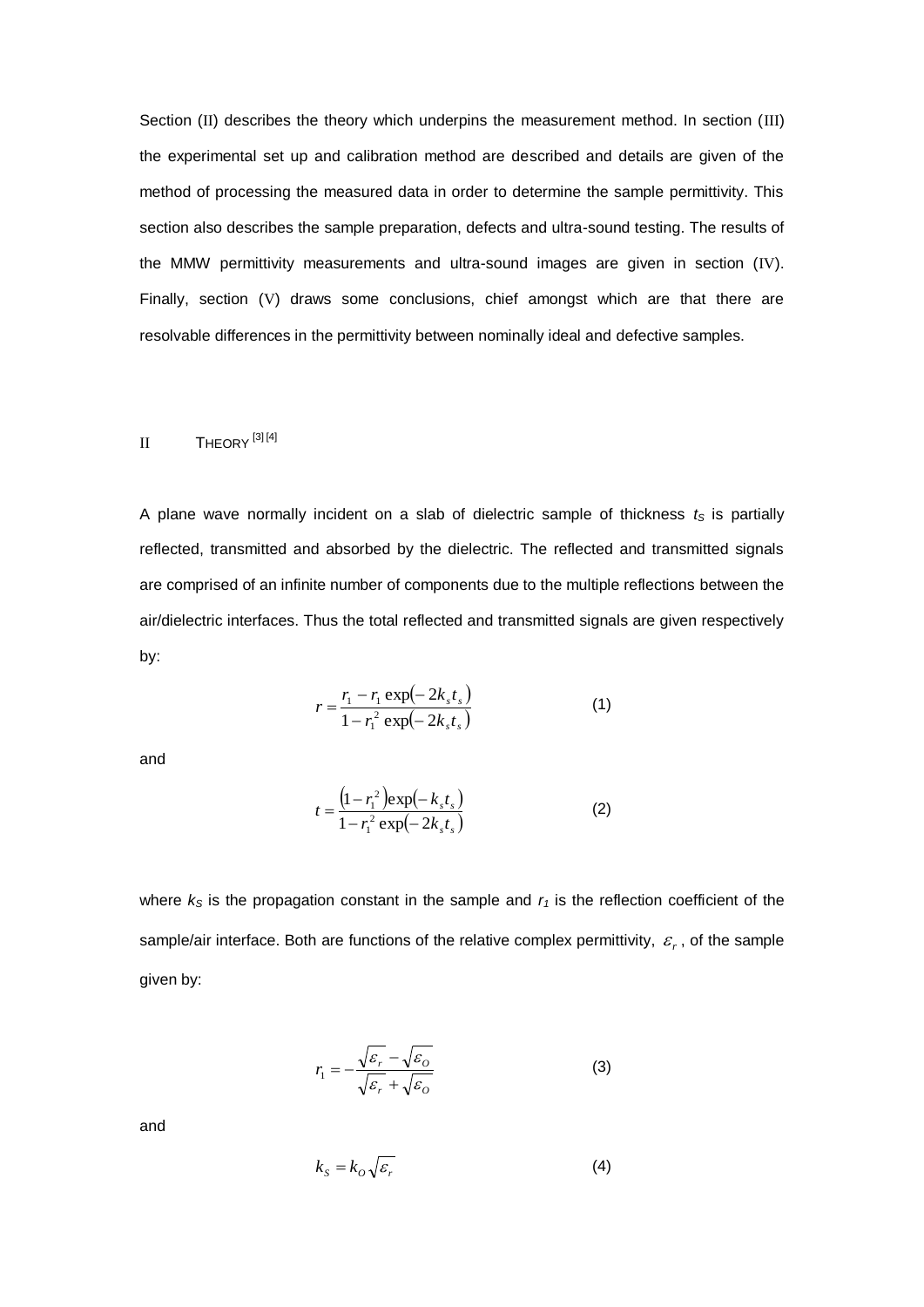where  $k_0$  and  $\varepsilon_o$  are the propagation constant and permittivity in free space, respectively.

The measured values of the reflection and transmission coefficients are *R<sup>m</sup>* and *T<sup>m</sup>* respectively and relate to *r* and *t* by the equation pair:

$$
R_m = 20\log_{10}|r| \quad dB \tag{5a}
$$

and

$$
T_m = 20\log_{10}|t| \quad dB \tag{5b}
$$

Wideband solutions of *R<sup>m</sup>* and *T<sup>m</sup>* indicate cyclical variations with frequency due to the multiple reflections between interfaces beating in and out of phase. The frequencies of peaks and troughs occur when the sample thickness is a multiple of a quarter wavelength and may be used to provide an initial estimate of  $\varepsilon_r$ . Note that permittivity (and hence relative permittivity) is a complex quantity i.e.  $\varepsilon_r = \varepsilon_r' - j\varepsilon_r''$  $\varepsilon_r = \varepsilon_r' - j\varepsilon_r''$ , where  $\varepsilon_r'$  $\varepsilon'_{r}$  is the relative dielectric constant and  $\varepsilon_{r}^{''}$  $\varepsilon_{r}^{''}$  is the relative loss factor.

## III EXPERIMENTAL Work

#### A Experimental Set Up

A method similar to that of Ma and Okamura [5] was employed and has also been described in previous publications <sup>[3] [4]</sup>. Circular samples were clamped on to an annular sample frame placed mid-way between a pair of standard gain waveguide horns connected to a vector network analyser (VNA).  $T_m$  and  $R_m$  were measured via the VNA  $|S_{21}|$  and  $|S_{11}|$  paths, respectively, over the frequency band 90 to 100GHz. This method requires that only the amplitudes of the transmission and reflection coefficients need be measured and that there is no need for phase data. The amplitudes only method reduces the requirement to accurately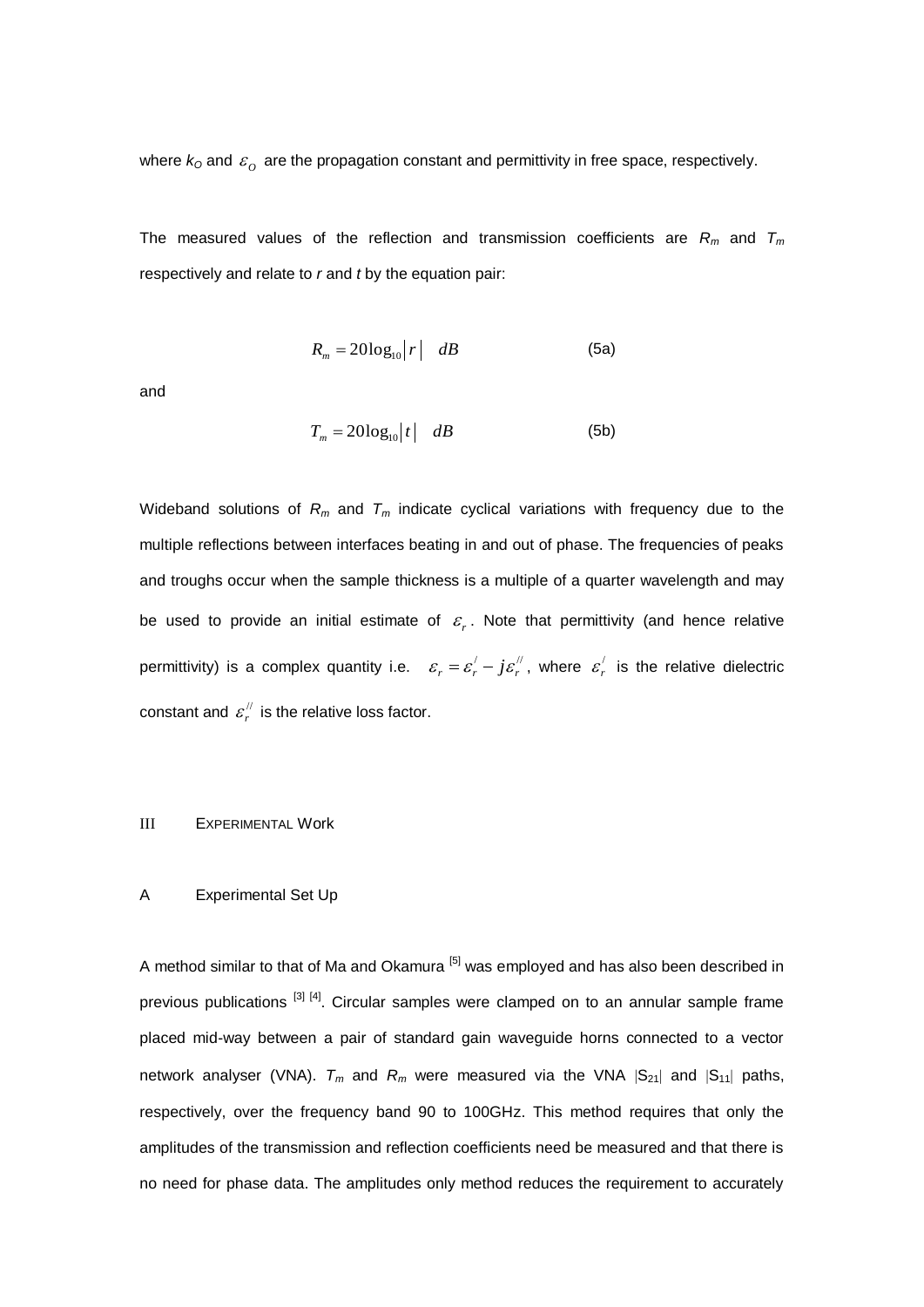maintain the positional and alignment accuracy of the equipment and to maintain the phase and frequency stability of the VNA source. The chosen frequency band represents a compromise between spatial resolution, which improves as frequency increases, and the availability of test equipment and components which accompanies technological developments to exploit the atmospheric window at 94GHz. Furthermore, the band is restricted to 10GHz since it is assumed in the processing of measured data that the samples exhibit a negligible degree of dispersion.

The horns were aligned for vertical polarisation, parallel with each other and for normal incidence on the sample. Lähteenmäki and Karttaavi  $[6]$  have concluded that misalignment errors of up to  $3^0$  have minimal effects on the results. Furthermore, the authors own experience suggests that *T<sup>m</sup>* and *R<sup>m</sup>* are relatively insensitive to small alignment errors. The sample was positioned just beyond the far field threshold of each horn (  $=$   $2D^2/\lambda$  , where D = the horn aperture and  $\lambda$  = the longest wavelength) to ensure plane wave incidence. Measurements at 90 to 100GHz required a horn to sample separation of 110mm. The samples were disc shaped of diameter 125mm but with a region exposed to the MMW of 105mm in diameter; the 10mm around the periphery enabling each sample to be clamped to the annular sample frame. The -3dB contour of the beam in the sample plane approximates to a circle of diameter 40mm. Samples were therefore sufficiently large to subtend an angle of greater than twice the -3dB beamwidth of the horns; thus they intercepted the entire main beam (at least the first 15 Fresnel zones) and approximate to an infinitely large sample.

#### B Calibration

The VNA was operated in a time gated mode in order to isolate the first reflection from the sample (reflection measurement) and the main through path between horns (transmission measurement). In this way multiple reflections between the horns and/or sample are ignored and do not corrupt the reading. The reflection measurement was calibrated with respect to a metal plate fitted in place of the sample. All reflection coefficients were therefore normalised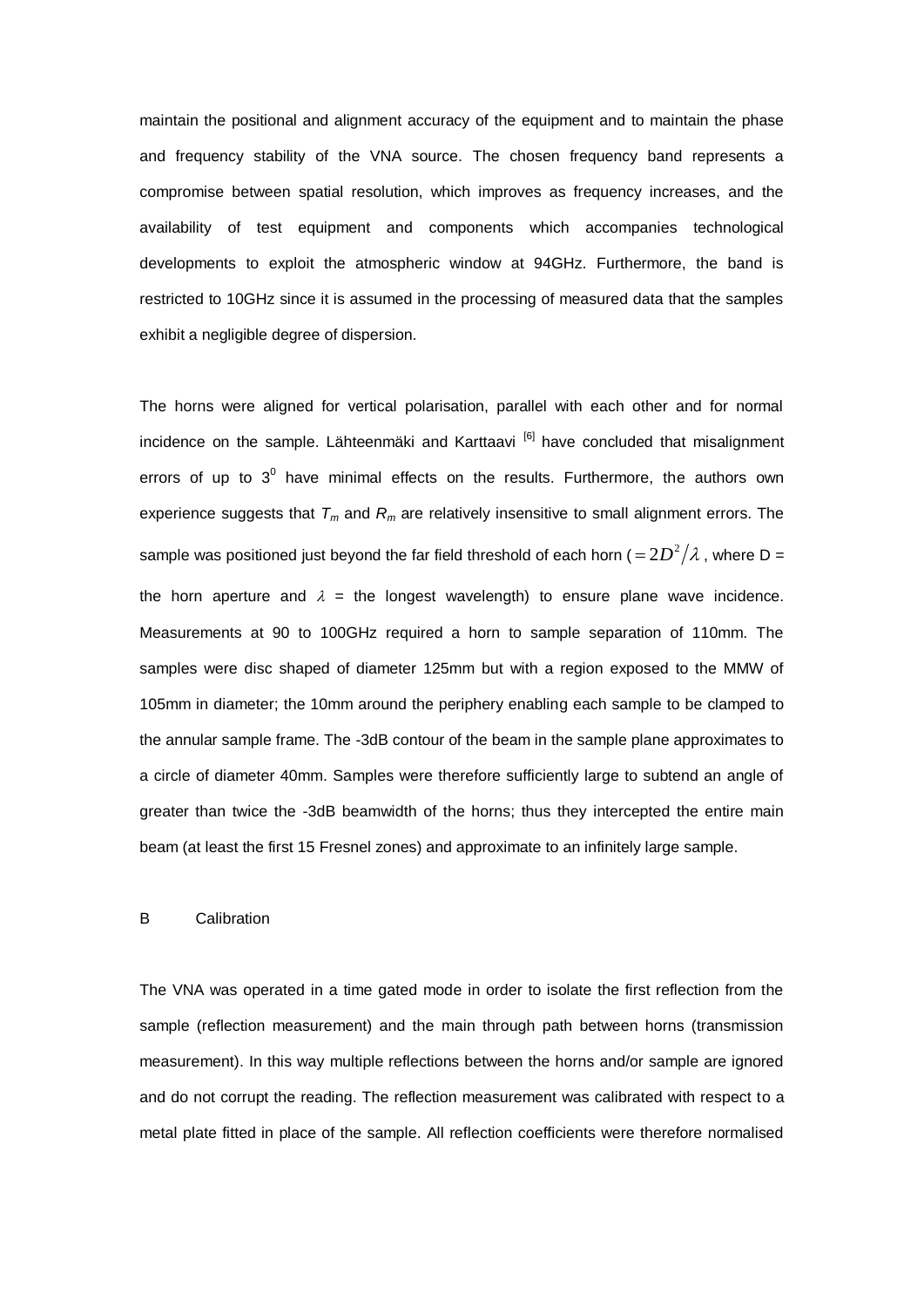to that of a short circuit in the measurement plane. The transmission measurement was calibrated with respect to the path loss with no sample in place.

## C Data Processing

In the general case, equations (1) to (5) are solved using an iterative technique to find solution(s) for  $\varepsilon_r$ . Solutions for  $\varepsilon_r$  are sought over a user defined search space and resolution which result in computed values of transmission and reflection coefficients which most closely match the measured values *T<sup>m</sup>* and *Rm*. However, due to the multiple reflections present in all but very lossy samples, multiple solutions of  $\varepsilon_r$  may be found. This ambiguity can easily be overcome based on an initial estimate from the peak and trough frequencies or by fitting data at several nearby frequencies. *T<sup>m</sup>* and *R<sup>m</sup>* were recorded every 2GHz over the band 90 to 100GHz and solutions for  $\varepsilon_r$  were computed for which the rms percentage error between computed and measured transmission and reflection coefficients at all six frequencies was a minimum. No solutions were declared in the cases where the rms percentage error exceeded 20%. This was an arbitrary threshold beyond which it was deemed that there was too great an inconsistency between measured and computed results.

## D Samples

Twelve Fibreglass composite samples were manufactured from Fibredux 916G, a woven prepreg tape (10 layers, all aligned). All but sample 12 were manufactured as a disc of diameter 125mm, sample 12 was a sheet of dimensions 500mm x 250mm. Table (i) summarises the details of the twelve samples. Three samples of each control and defect category (except impact damaged samples) were manufactured in order to judge the statistical spread of results.

All the samples were cut from the same sheet and all were processed in the same way prior to curing. The curing process was carried out under a vacuum of 200mbar. The woven prepreg tape Fibredux 916G were cured by temperature ramping at a rate of 1.5°C per minute to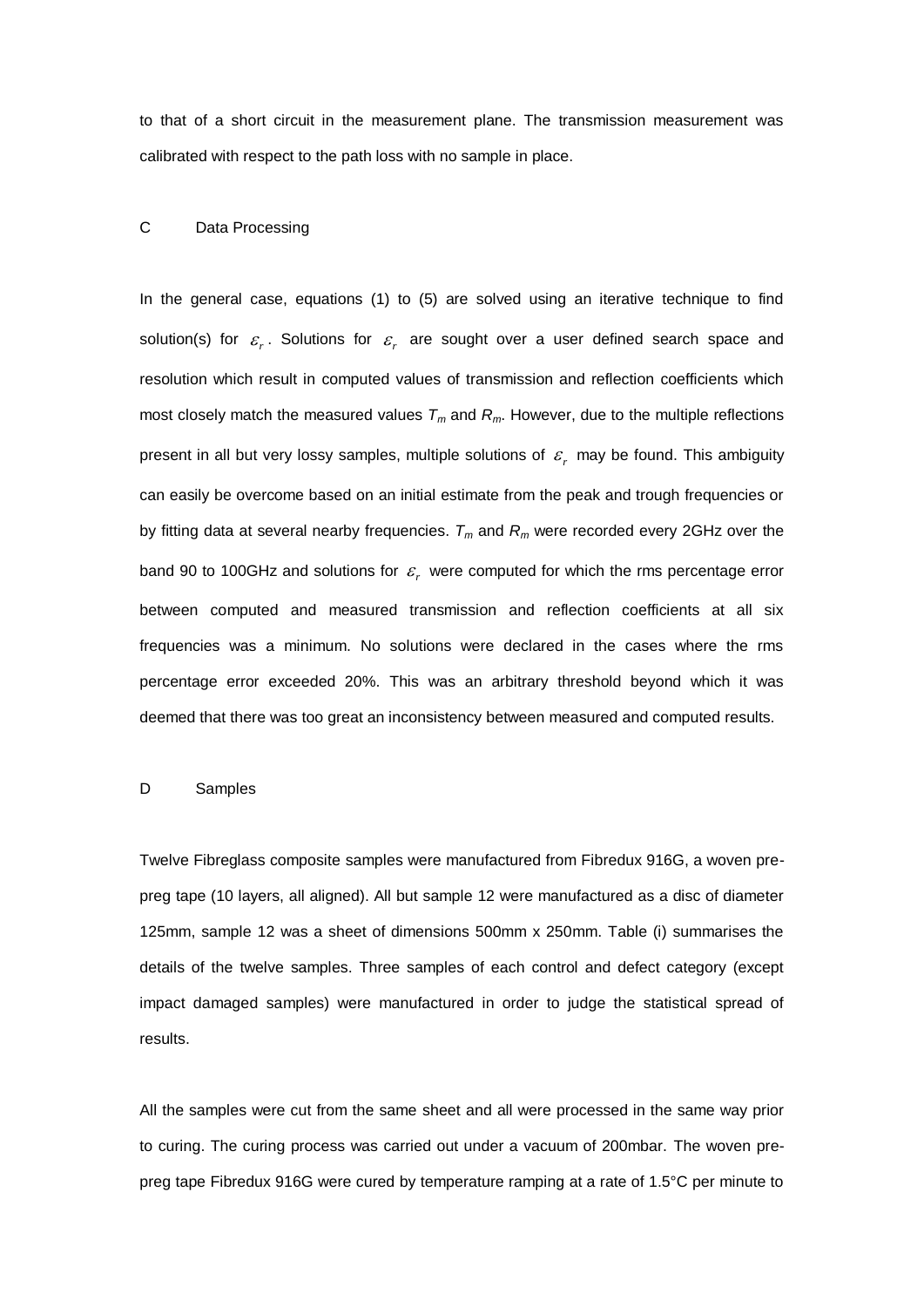a final temperature of 130°C followed by a dwell at this temperature for 30 minutes. The samples were cooled down by opening the door after switching the oven off. The vacuum was released and the samples removed from the oven. The vacuum was released at 80°C for the samples that had the vacuum released early, otherwise the cure cycle continued as per normal. The incompletely cured samples were removed from the oven once it had reached its final temperature i.e. zero dwell time.

The quality of every sample was assessed using a 5MHz ultra-sound imaging C-scanner. The samples were supported in water above the bottom of the water tank and the transducer acquired an image of the sample in a raster scanning fashion. The ultra-sound equipment was operated in a time gated mode to capture the two-way transmission path of the signal (through the sample, reflected from the tank base and back through the sample). Undamaged composite material transmits the signal through it with little attenuation, whereas the presence of defects scatters and absorbs the signal resulting in a highly attenuated transmission path. A representative sample of the ultra-sound images is given in figure 1.

## E Experimental Tests

Initial measurements were made on a sample of PTFE in order to validate the method since the permittivity of PTFE in the band 90 to 100GHz is reasonably well established.

The permittivity of samples 1 to 11 was measured at a consistent sample orientation. The impact site (samples 4 and 5) was nominally in the centre of each sample which in turn was opposite the phase centres of the waveguide horns. Additionally, the measurement on sample 1 was repeated several times at random sample orientations in order to judge the effects of fibre orientation with respect to the plane of polarisation and also to ascertain the experimental repeatability.

Sample 12 was secured to the frame so as to expose the measurement of permittivity at 14 sites evenly distributed across its surface plus additional sites centred at 10mm, 20mm and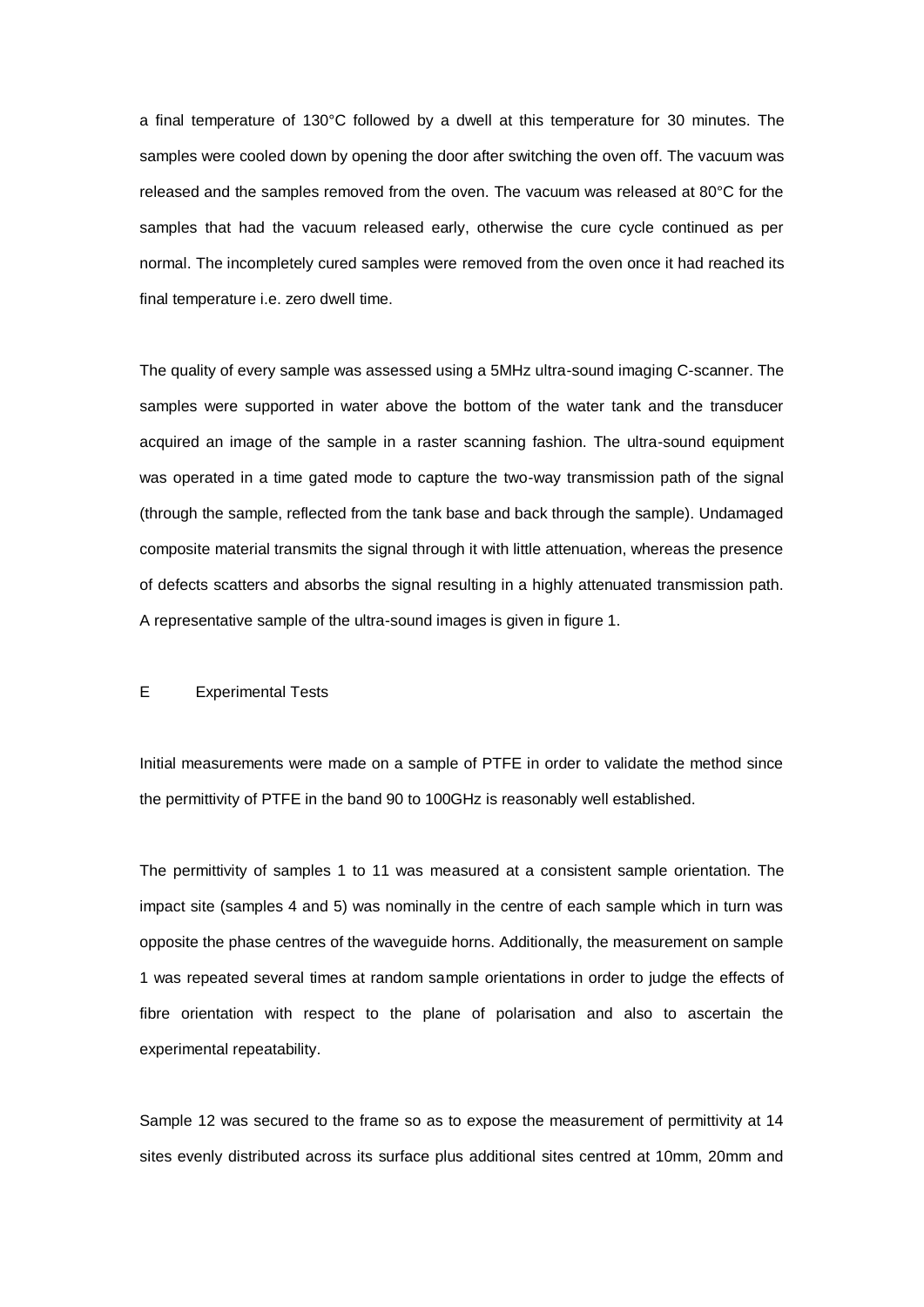40mm left and right of the designated impact site, see figure 2. A 2 Joule impact was then inflicted on the site and the permittivity measurements and ultra-sound tests repeated. The impact created a star shaped delamination with the peak extents of the delamination in the reinforcing fibre orientations and the composite surface was smoothed back into shape by hand so as to minimise the physical distortion of the sample.

#### IV RESULTS / DISCUSSION

#### A Results

The permittivity of the PTFE sample was determined to be:  $\varepsilon_r = 2.00 - j0.0023$  at 94GHz, which is in close agreement with previously published data [7]<sup>[8]</sup>.

A summary of the ultra-sound tests and permittivity results for samples 1 to 11 is given in Table (ii). The permittivity results for sample 12 both before and after the impact is given in Table (iii). A representative sample of the ultra-sound images is given in figure 1. These are plotted on a grey-scale; pure white represents 100% transmittance whereas black indicates 0% transmittance.

#### B Discussion

The control samples (1, 2 and 3) of the Fibredux 916G exhibit a range in  $\varepsilon'$ ,  $\varepsilon_r'$  of 3.76 to 3.78 and in  $\varepsilon_{r}^{''}$  $\varepsilon_{r}^{/\!/}$  of 0.086 to 0.099. Sample 12, also Fibredux 916G, has a spatial variation in  $\varepsilon_{r}^{/}$  $\varepsilon_{r}^{'}$  of 3.69 to 3.85 and in  $\varepsilon_{r}^{/l}$  $\varepsilon_r^{\prime\prime}$  of 0.078 to 0.120. This composite material has reasonably consistent dielectric properties both on a sample by sample basis and within any given sample. The 3 and 2 Joule impact damages of samples 4 and 5 respectively have resulted in considerable shape distortion around the impact site and this is clearly visible on the ultra-sound images of figure 1b and 1c. This distortion has scattered the MMW signals in such a way as to yield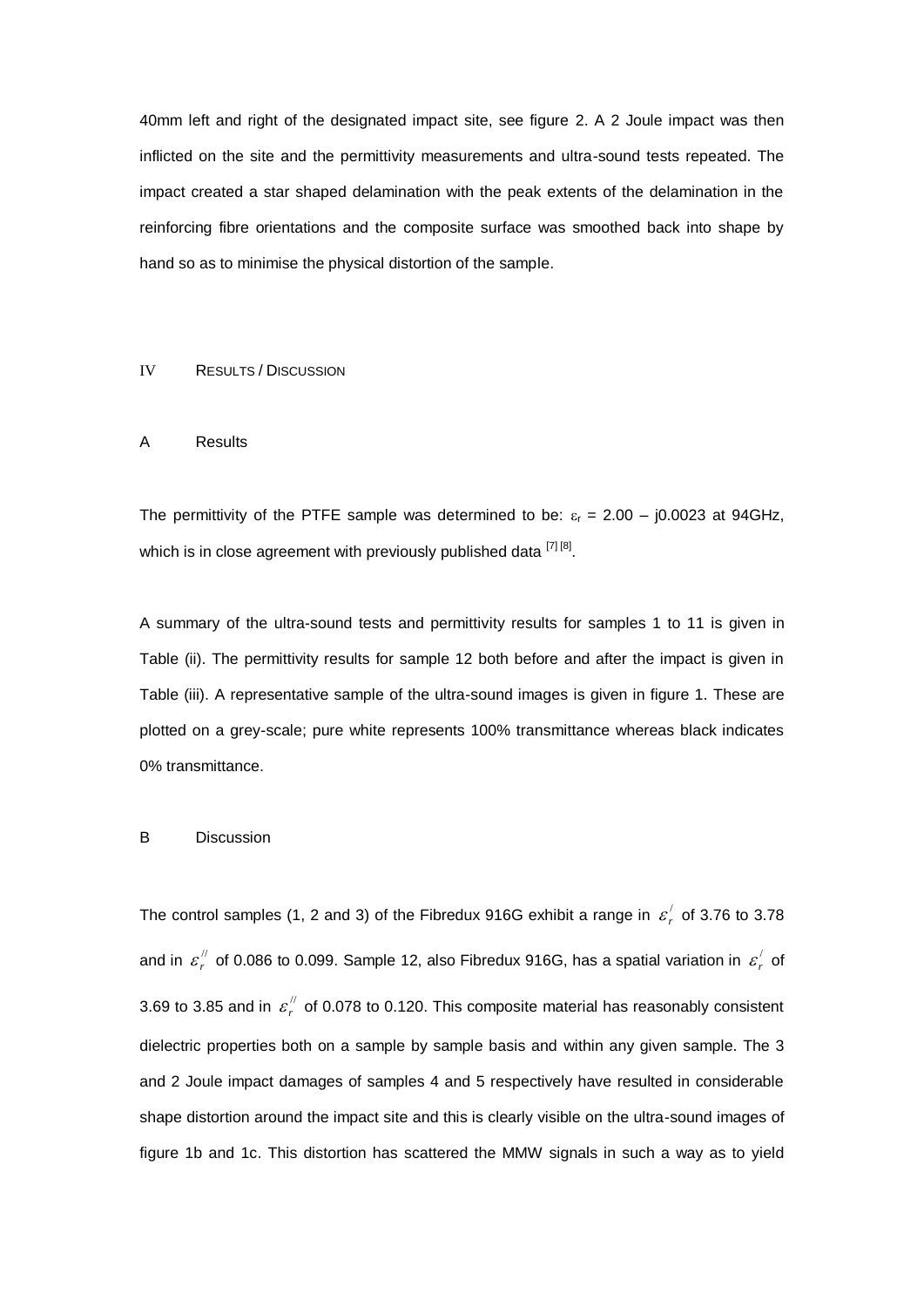transmission and reflection coefficients across the measurement band which cannot be related to any value of permittivity. Clearly, the absence of a solution is resolvable from the defect-free samples. The incompletely cured samples (6, 7 and 8) differ visually in colour and feel tacky and pliable to the touch. Their ultra-sound images (figure 1d) indicate that they are ridden with defects. These samples have a variation in  $\mathcal{E}_r^{\prime}$  $\varepsilon_{r}^{/}$  of 3.37 to 3.61 and in  $\varepsilon_{r}^{//}$  $\varepsilon_r^{\prime\prime}$  of 0.074 to 0.130. The spread in  $\vert \mathcal{E} \rangle$  $\varepsilon'_{r}$  is outside the range of that for the nominally ideal samples (1, 2, 3 and 12) and therefore resolvable from them. The spread in  $\varepsilon_{r}^{''}$  $\varepsilon_{r}^{''}$  is not resolvable from the nominally ideal samples. Those samples for which the vacuum was released early (9, 10 and 11) are slightly thicker than the nominally ideal samples due to the presence of large voids within them, but otherwise appear similar. Their ultra-sound images (figure 1d) indicate that they are also ridden with defects. These samples have a variation in  $\, \varepsilon_{r}^{'} \,$  $\varepsilon_r'$  of 3.20 to 3.27 and in //  $\varepsilon_{r}^{/\!\!/}$  of 0.047 to 0.065; the reduction in both  $\varepsilon_{r}^{/\!\!/}$  $\varepsilon_{r}^{/}$  and  $\varepsilon_{r}^{//}$  $\varepsilon_{r}^{\prime\prime}$  being consistent with a large material void content. The ranges of both  $\varepsilon'$  $\varepsilon_r^{/}$  and  $\varepsilon_r^{//}$  $\varepsilon_{r}^{\prime\prime}$  are outside the spread in values for the nominally ideal samples and therefore are resolvable from them. Furthermore, these results are also outside the ranges for the incompletely cured samples and so are resolvable from these, too.

The ultra-sound image of sample 12, figure 1e, indicated that it had no defects. Even after the impact damage was inflicted the impact site was barely visible on the ultra-sound image, figure 1f. From a visual inspection of sample 12 a star shaped delamination was easily seen to extend 5mm left and right of the impact centre. The damage suffered by sample 12 appears to be considerably less than that of sample 5 for the same impact on the same material; indeed there is noticeably less shape distortion. No permittivity solution was found when the MMW measurement was aligned with the centre of the impact site. One may conjecture that the MMW energy is scattered from the fracture even though no foreign material is present, in the same way that light is scattered from crazed glass. However, perfectly reasonable results were obtained, which were consistent with the undamaged material, when the measurement was displaced by as little as 10mm either side of the impact centre. One might reasonably expect that the -3dB contour of the beam footprint on the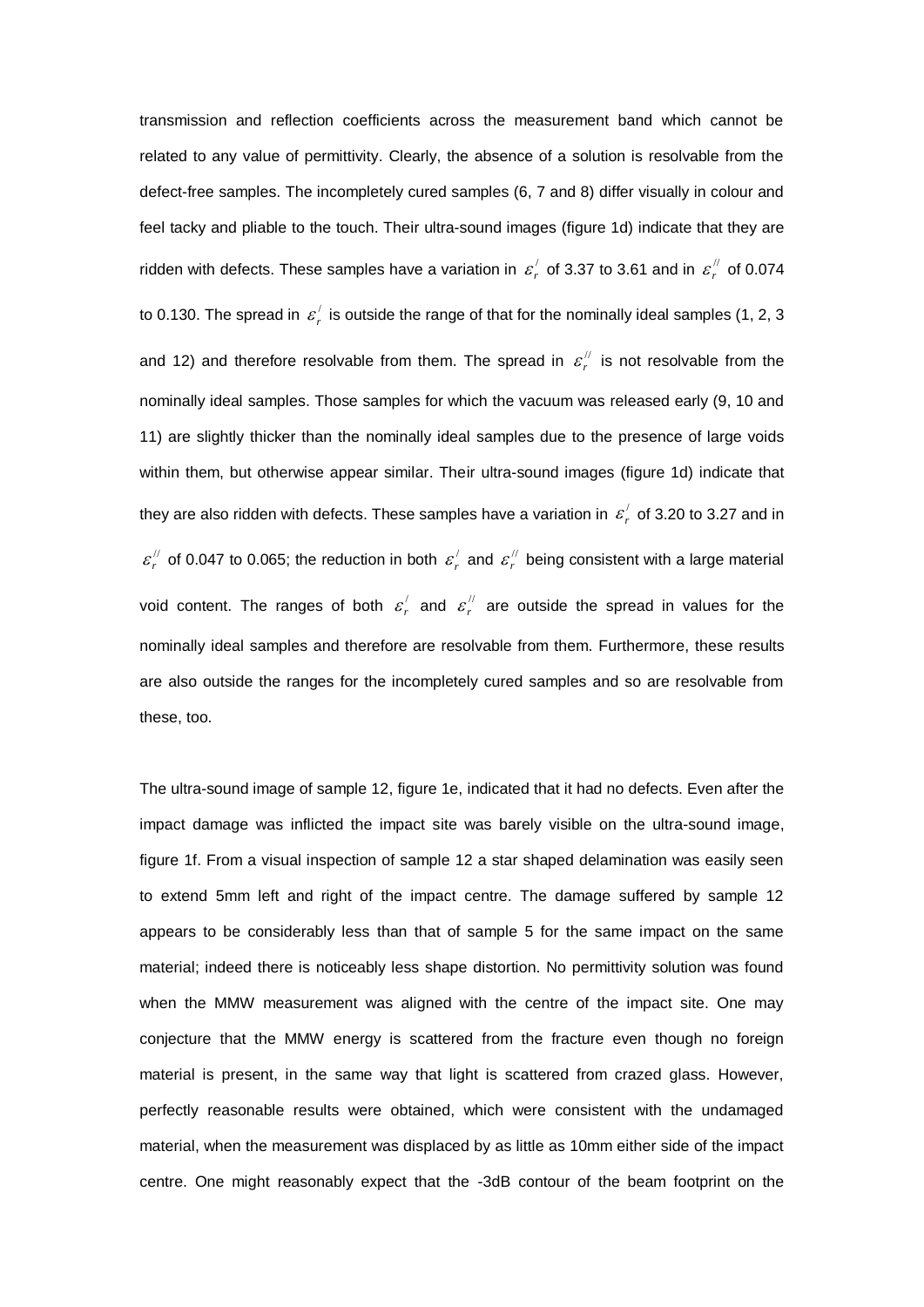sample (circle diameter 40mm) would set the limit of spatial resolution but that large defects outside this range may still be visible to the measurement whilst minor defects within this range may not. The latter situation would appear to be the case here.

## C Experimental Tolerances and Repeatability

Errors arise due to the accuracy with which the calibration is maintained, variations in sample orientation, experimental repeatability, noise modulations of the VNA results and the consistency of the sample thickness together with the accuracy to which it can be measured. However, it is not possible to anticipate what effects these error sources have on the solutions for sample permittivity due to the iterative search technique employed. The tolerance on the transmission coefficient can be significant for low-loss materials. This method is best suited to the measurement of lossy samples and has difficulty in accurately determining  $\varepsilon_{r}^{''}$  $\varepsilon_r^{\prime\prime}$  of low loss materials. Repeated processing of the data for extremes of all errors sources suggest a maximum variation of around  $\pm$  4% in  $\varepsilon'$  $\varepsilon_{r}^{/}$  and  $\pm$  25% in  $\varepsilon_{r}^{//}$  $\varepsilon_{r}^{\prime\prime}$  for the composite samples. The repeated measurements on sample 12 suggest average variations in  $\varepsilon_r^2$  $\varepsilon_r^{/}$  of  $\pm$  1.0% and in  $\varepsilon_r^{//}$  $\varepsilon_{\scriptscriptstyle\prime}$ of  $\pm$  13%.

The fibres in the samples run in two orthogonal axes (the warp and weft of the woven samples). All the results quoted here were based on measurements conducted for the same sample orientation i.e. such that the fibres ran parallel and perpendicular to the plane of polarisation. The variability in solutions due to other random sample orientations was  $<$   $\pm$ 0.3% in  $\varepsilon_{r}^{/}$  $\varepsilon_{r}^{/}$  and ~ ±12% in  $\varepsilon_{r}^{//}$  $\varepsilon_{r}^{''}$  .

#### V CONCLUSIONS

The complex permittivity of PTFE and various composite samples has been determined in the 90 to 100GHz band using the free space measurement of the amplitudes of transmission and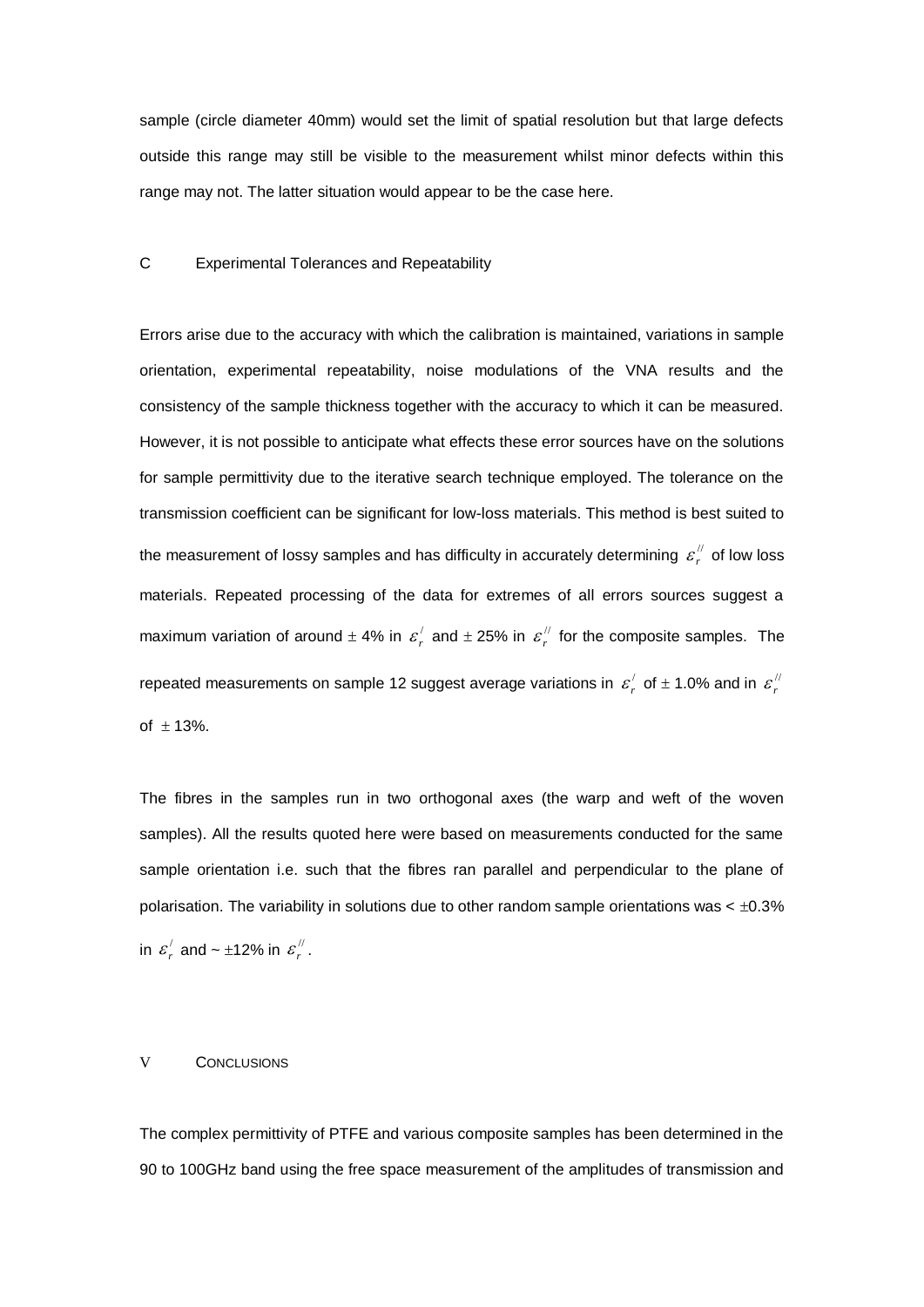reflection coefficient. It has then been applied to map the permittivity variation of a 500mm by 250mm sheet of 10 layer woven Fibredux 916G composite material. The variation in permittivity across the sheet was found to be  $\boldsymbol{\varepsilon}_r^{'}$  $\varepsilon_r' = 3.77 \pm 2.1\%$  and  $\varepsilon_r''$  $\varepsilon_{r}^{''} = 0.099 \pm 21\%$ . This composite material has reasonably consistent dielectric properties both on a sample by sample basis and within any given sample. There are resolvable differences in the permittivity between samples of the Fibredux 916G which are nominally ideal compared with those damaged by impact, incompletely cured samples and those for which the vacuum was released during cure; each category being resolvable from the others. The measurement of the permittivity of this material can therefore be used not only as a means of detecting defects but also of determining the nature of the defect. The measurement of permittivity can find no solution for the impact damaged samples which clearly differentiates them from nominally ideal samples. The inability to find a solution is thought to arise from the shape distortion of the impact and the presence of a fracture within the material. The measurement method was successful in identifying the impact damage in sample 12, where shape distortion was minimal, even though the defect was barely visible on an ultra-sound image. The MMW technique described here is therefore more sensitive to this form of damage than the ultrasound imaging technique. The resolution between the nominally ideal samples and those incompletely cured is based on small differences in the real part of their permittivity only. The differences are on the resolvable limit when experimental repeatability is taken into consideration. Nevertheless, an accurate measurement of permittivity has the potential to monitor the state of cure of a composite material. There are, however, clear differences in both real and imaginary parts of the permittivity between those samples in which the vacuum was released during cure and all other samples.

The spatial resolution of the measurement technique is dependent on the severity of the fault. The spatial resolution of the MMW beam on the sample was 40mm in this experiment and this should dictate the resolution of the measurement. However, the impact damaged area of sample 12 could not be resolved from the undamaged material until the equipment was aligned to within 10mm of the impact centre, suggesting a resolution of less than 10mm.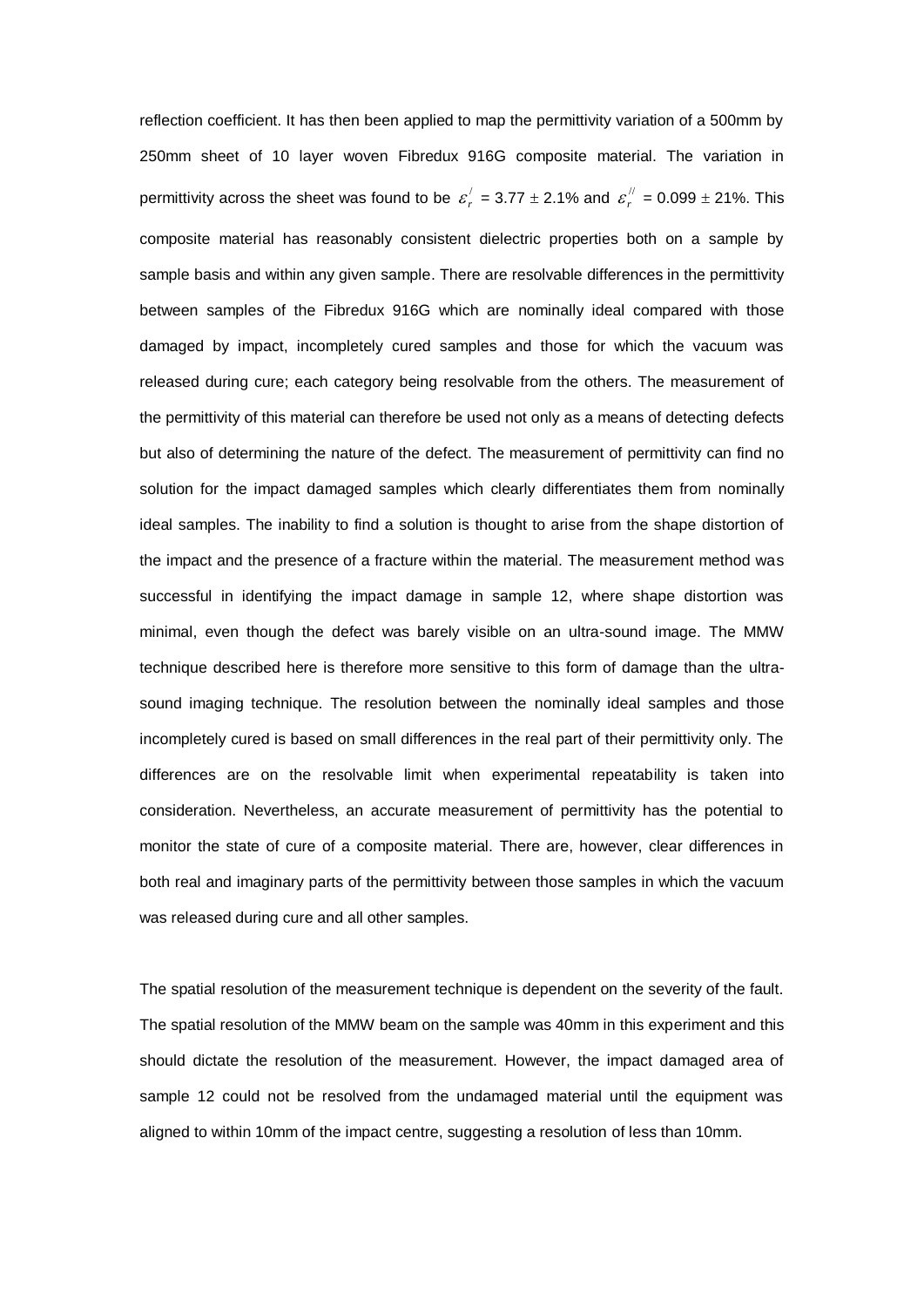**ACKNOWLEDGEMENTS** 

Ms Viv Wise, Cranfield University, for the manufacture of the samples.

Birmingham University, for the use of their MMW VNA facility

## **REFERENCES**

- 1 GOPALSAMI, N., BAKHTIARI, S., DIECKMAN, S.L., RAPTIS, A.C. and LEPPER, M.J.: 'Millimeter-Wave Imaging For Nondestructive Evaluation of Materials', Materials Evaluation, 1994, 54, 3, pp.412-415
- 2 BAKHTIARI, S., GOPALSAMI, N. and RAPTIS, A.C.: 'Characterisation of Delamination and Disbonding in Stratified Dielectric Composites by Millimeter Wave Imaging', Materials Evaluation, 1995, 53, 4, pp.468-471
- 3 ALABASTER, C.M., and DAHELE, J.S.: 'Free space measurement of permittivity', Proc. Int. Conf. on Antennas and Propagation, April 2003, Exeter, Vol. 2, pp. 538-541
- 4 ALABASTER, C.M.: 'Permittivity of Human Skin in the Millimetre Wave Band' IEE Electronics Letters (accepted)
- 5 MA, Z. and OKAMURA, S.: 'Permittivity determination using amplitudes of transmission and reflection coefficients at microwave frequency', IEEE Trans. MTT, 1999, 47, pp. 546-550
- 6 LÄHTEENMÄKI, J and KARTTAAVI, T.: 'Measurement of dielectric parameters of wall materials at 60GHz band', Electronics Letters, 1996, 32, pp. 1442-4
- 7 AFSAR, M.N., TKACHOV, I.I. and KOCHARYAN, K.N.:' A Novel W-Band Spectrometer for Dielectric Measurements', IEEE trans. MTT, 2000, 48, 12, pp.2637-2643
- 8 SHIMABUKURO, F.I., LAZAR, S., CHERNICK, M.R. and DYSON, H.B.:'A Quasi-Optical Method for Measuring the Complex Permittivity of Materials', IEEE trans. MTT, 1984, MTT-32, 7, pp.659-665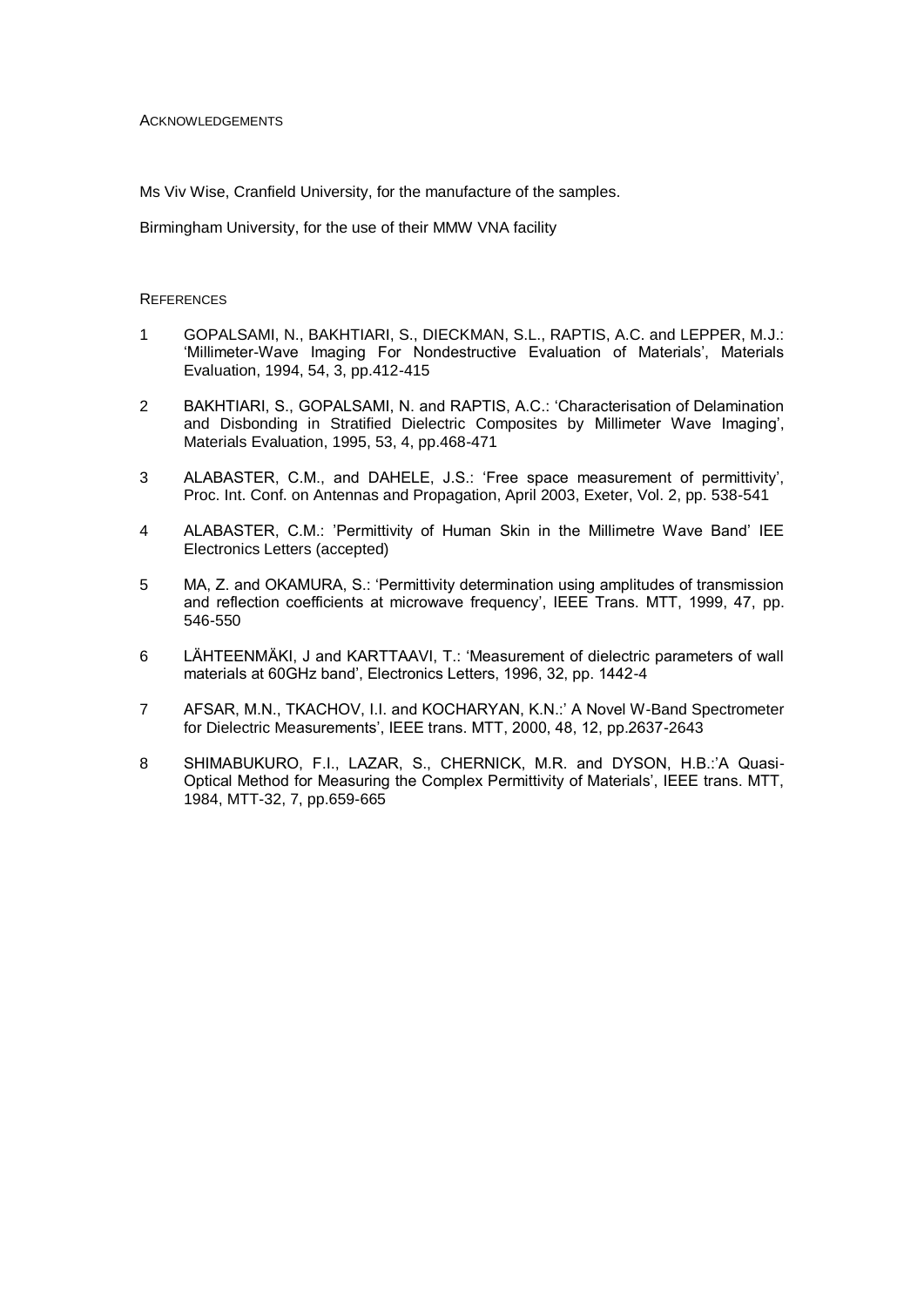Table and Figure captions

Table (i) Sample details

Table (ii) Samples 1 to 11 Ultra-Sound Tests & Permittivity Results

Table (iii) Sample 12 Permittivity Results

Figure 1 Ultra-Sound C-scan Images

*(a) Nominally ideal (samples 1 – 3), (b) 3 Joule Impact (sample 4), (c) 2 Joule Impact (sample* 

*5), (d) Improperly cured and early vacuum release (samples 6 – 11), (e) Large sheet (sample* 

*12) and (f) Close up of impact zone, sample 12*

*White = 100% transmittance (defect-free), Black = 0% transmittance (defect)*

Figure 2 Sample 12 ( $\bullet$  = measurement centre,  $\leftarrow$  = impact centre. All coordinates in mm.)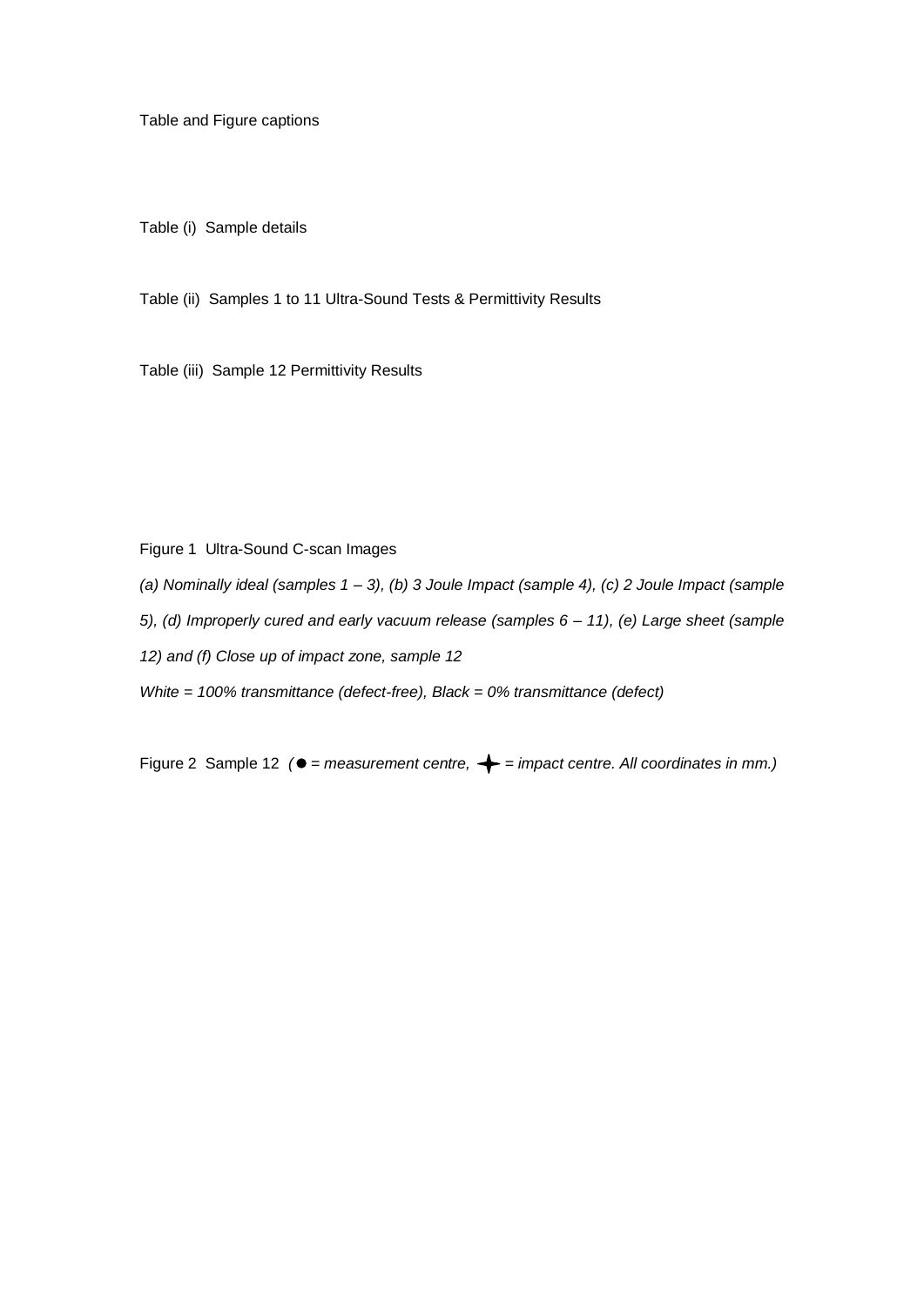| Table (i) |  |
|-----------|--|
|           |  |

| Sample #  | Defect                                               | Composition              |
|-----------|------------------------------------------------------|--------------------------|
| 1, 2, 3   | None - used as control                               | Fibredux 916G<br>Woven   |
| 4<br>5    | 3 Joule impact in centre<br>2 Joule impact in centre | 10 layers<br>125mm discs |
| 6, 7, 8   | Incompletely cured                                   |                          |
| 9, 10, 11 | Vacuum released during cure                          |                          |
| 12        | Initially none then 2 Joule impact                   | 500 x 250mm sheet        |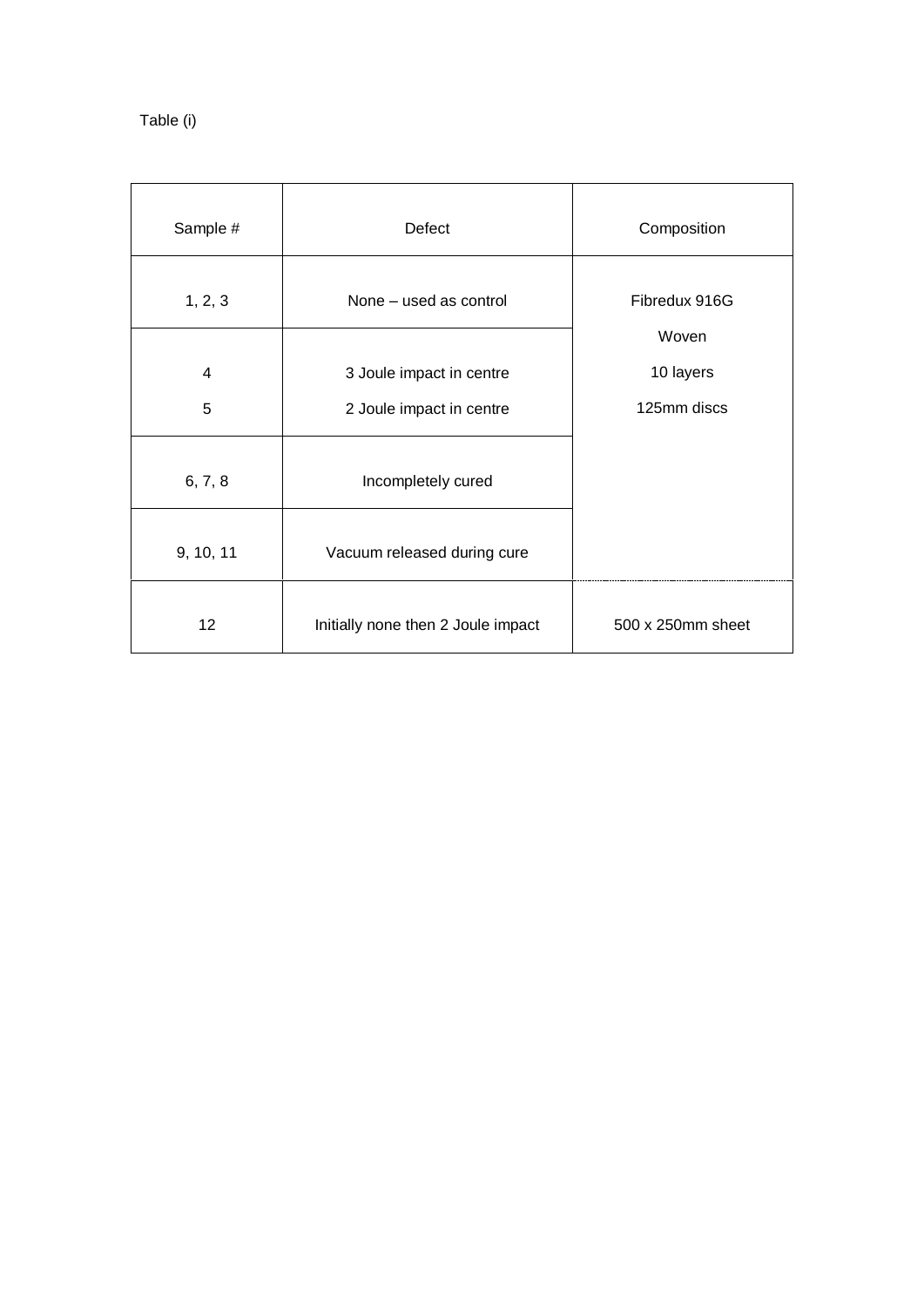# Table (ii)

| Sample #        | Ultra-sound                              | Permittivity    |
|-----------------|------------------------------------------|-----------------|
| 1               | No defects                               | $3.78 - j0.086$ |
| 2               | No defects                               | $3.78 - j0.093$ |
| 3               | No defects                               | $3.76 - j0.099$ |
| $\overline{4}$  | Small star shaped delamination in centre | No solution     |
| 5               | Large star shaped delamination in centre | No solution     |
| 6               | Defect over entire surface               | $3.61 - j0.074$ |
| $\overline{7}$  | Defect over entire surface               | $3.57 - j0.130$ |
| 8               | Defect over entire surface               | $3.37 - j0.109$ |
| 9               | Defect over entire surface               | $3.20 - j0.047$ |
| 10              | Defect over entire surface               | $3.21 - j0.065$ |
| $\overline{11}$ | Defect over entire surface               | $3.27 - j0.053$ |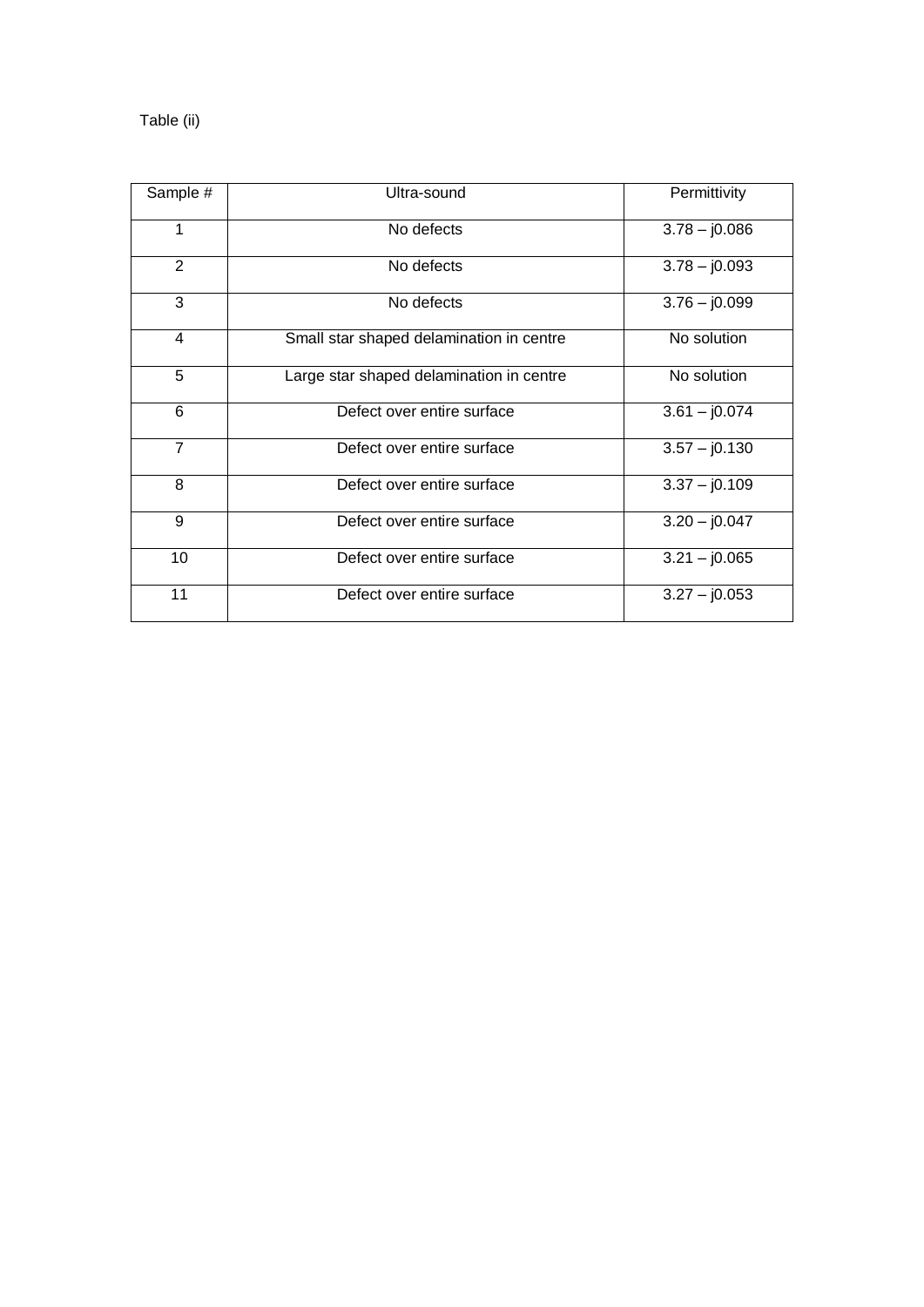# Table (iii)

| Location             | Permittivity    | Permittivity                  |
|----------------------|-----------------|-------------------------------|
| (x, y in mm)         | (before damage) | (after damage)                |
| 62.5, 62.5           | $3.80 - j0.115$ | $3.90 - j0.131$               |
| 85, 62.5             | $3.85 - j0.103$ | $3.89 - j0.138$               |
| 40mm left of impact  |                 |                               |
| 105, 62.5            | $3.85 - j0.100$ | $3.95 - j0.127$               |
| 20mm left of impact  |                 |                               |
| 115, 62.5            | No reading      | $3.\overline{89} - j0.138$    |
| 10mm left of impact  |                 |                               |
| 125, 62.5            | $3.84 - j0.084$ | No solution                   |
| impact site          |                 |                               |
| 135, 62.5            | No reading      | $3.86 - j0.127$               |
| 10mm right of impact |                 |                               |
| 145, 62.5            | $3.81 - j0.088$ | $3.86 - j0.134$               |
| 20mm right of impact |                 |                               |
| 165, 62.5            | $3.73 - j0.078$ | $3.83 - j0.104$               |
| 40mm right of impact |                 |                               |
| 187.5, 62.5          | $3.70 - j0.120$ | $3.73 - j0.144$               |
| 250, 62.5            | $3.75 - j0.088$ |                               |
| 312.5, 62.5          | $3.82 - j0.091$ |                               |
| 375, 62.5            | $3.74 - j0.103$ | No                            |
| 437.5, 62.5          | $3.77 - 0.097$  | Measurements                  |
| 62.5, 187.5          | $3.76 - j0.102$ | Necessary                     |
| 125, 187.5           | $3.77 - j0.103$ | (too remote from impact site) |
| 187.5, 187.5         | $3.76 - j0.096$ |                               |
| 250, 187.5           | $3.77 - j0.104$ |                               |
| 312.5, 187.5         | $3.72 - j0.112$ |                               |
| 375, 187.5           | $3.73 - j0.103$ |                               |
| 437.5, 187.5         | $3.69 - j0.096$ |                               |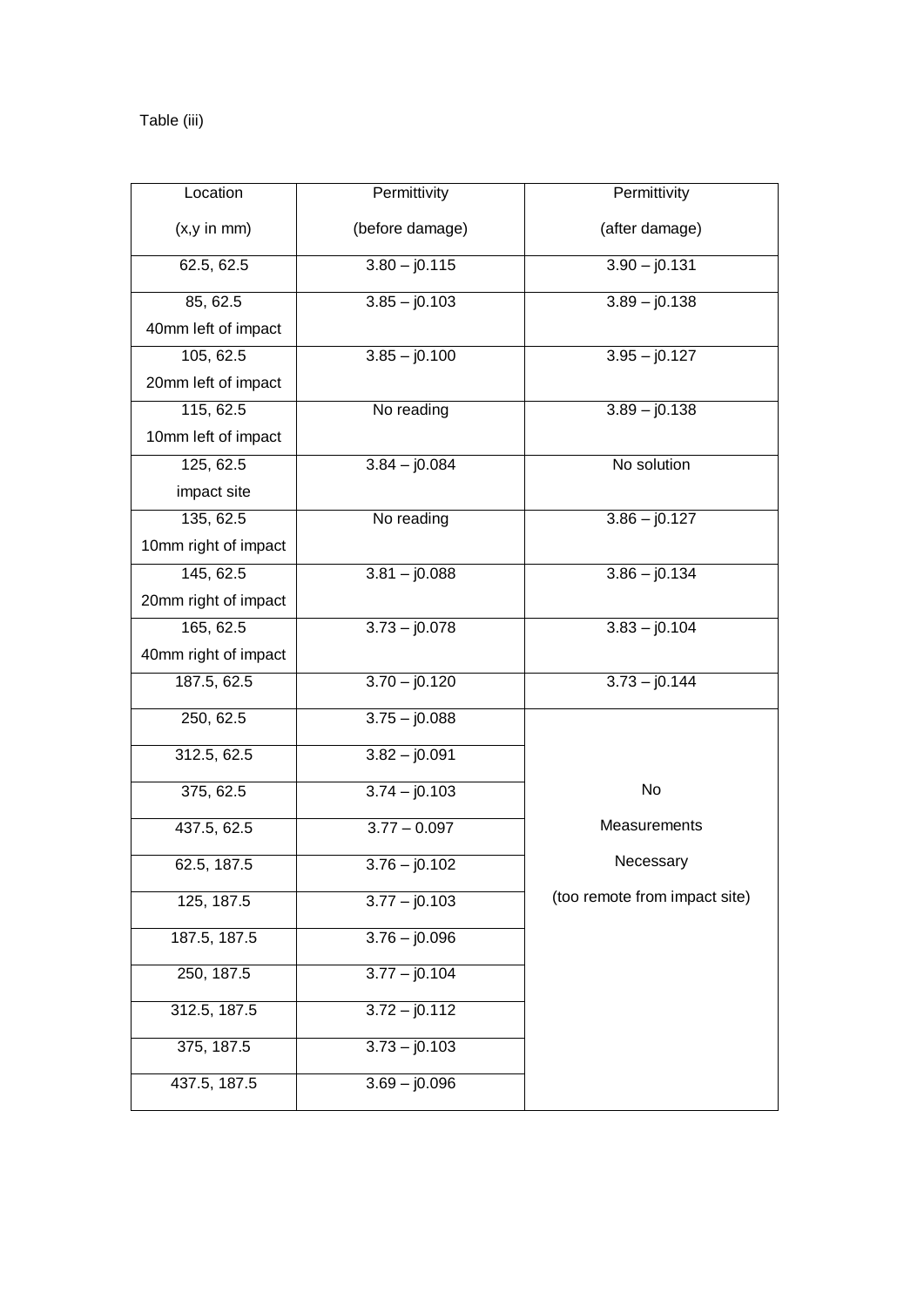